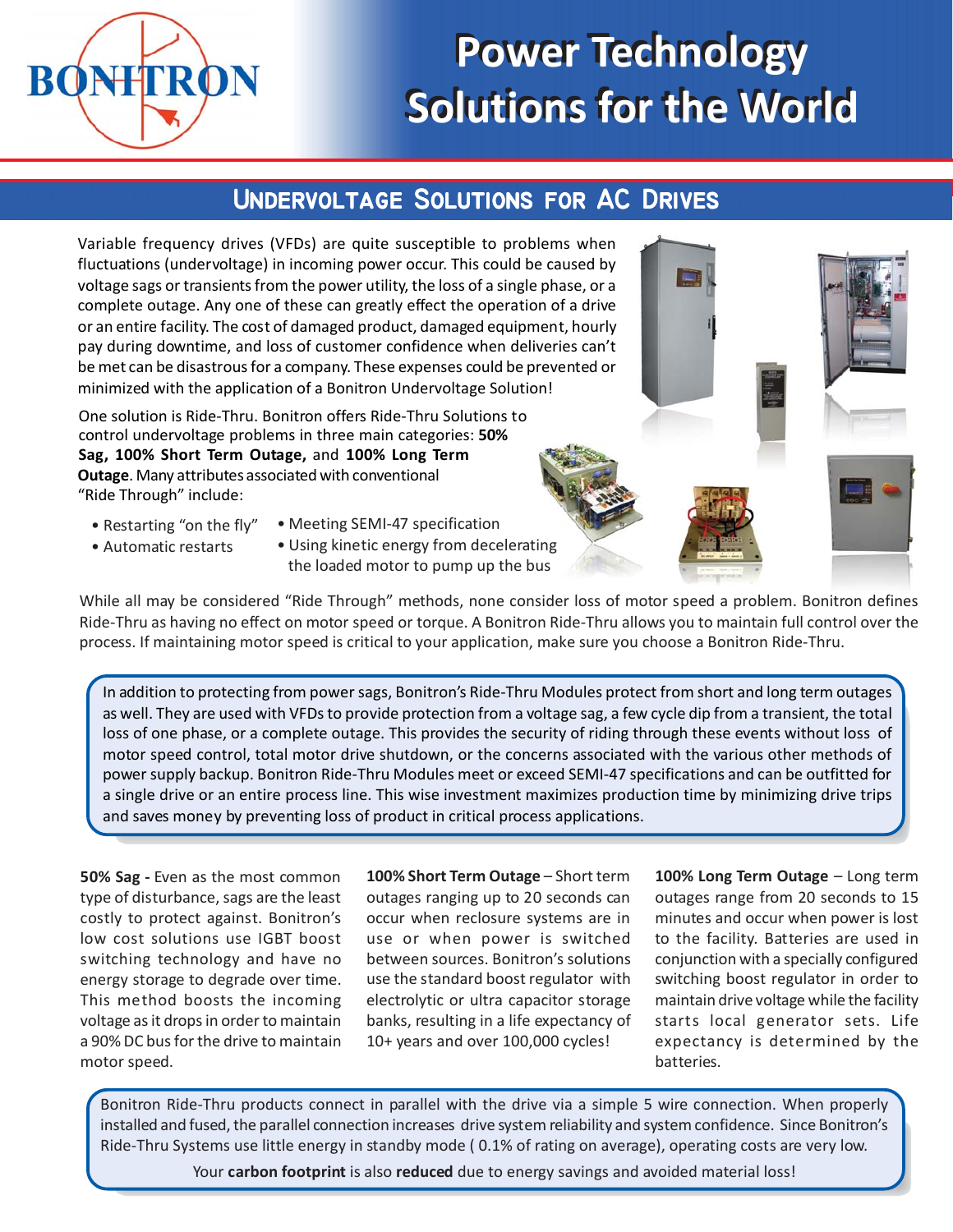

## **M3534RT Boost Regulator**

## *- 1 to 67hp Drives - 2 Second 50% Sag -*

The **M3534RT** is a Ride-Thru device designed to regulate the DC bus inverter during a voltage sag event. As the incoming

voltage level drops, the M3534RT becomes "active" in order to boost the rectified DC up to the minimum level needed by the inverter. For applications with SEMI-47 or 50% sag specification, the M3534RT is the most cost effective solution for holding up a fixed bus inverter. For 100% outage applications the M3534RT becomes an energy reservoir voltage regulator when used in conjuction with Bonitron batteries or capacitors.



## **M3460R Boost Regulator**

## *- 75 to 1350kW Drives - 2 Second 50% Sag -*

The **M3460R** Ride-Thru provides 2 seconds of ride through capability for 3-phase voltage sags up to 50%, enabling the associated VFD to far exceed SEMI-47 specifications for industrial equipment. The use of IGBT switching technology and the absence of batteries in the M3460R results in low maintenance and long life expectancy. The capability to load test the Ride-Thru and drive while on line increases confidence in system reliability.

**short term 50% sag**

## **www.Bonitron.com www.Bonitron.com**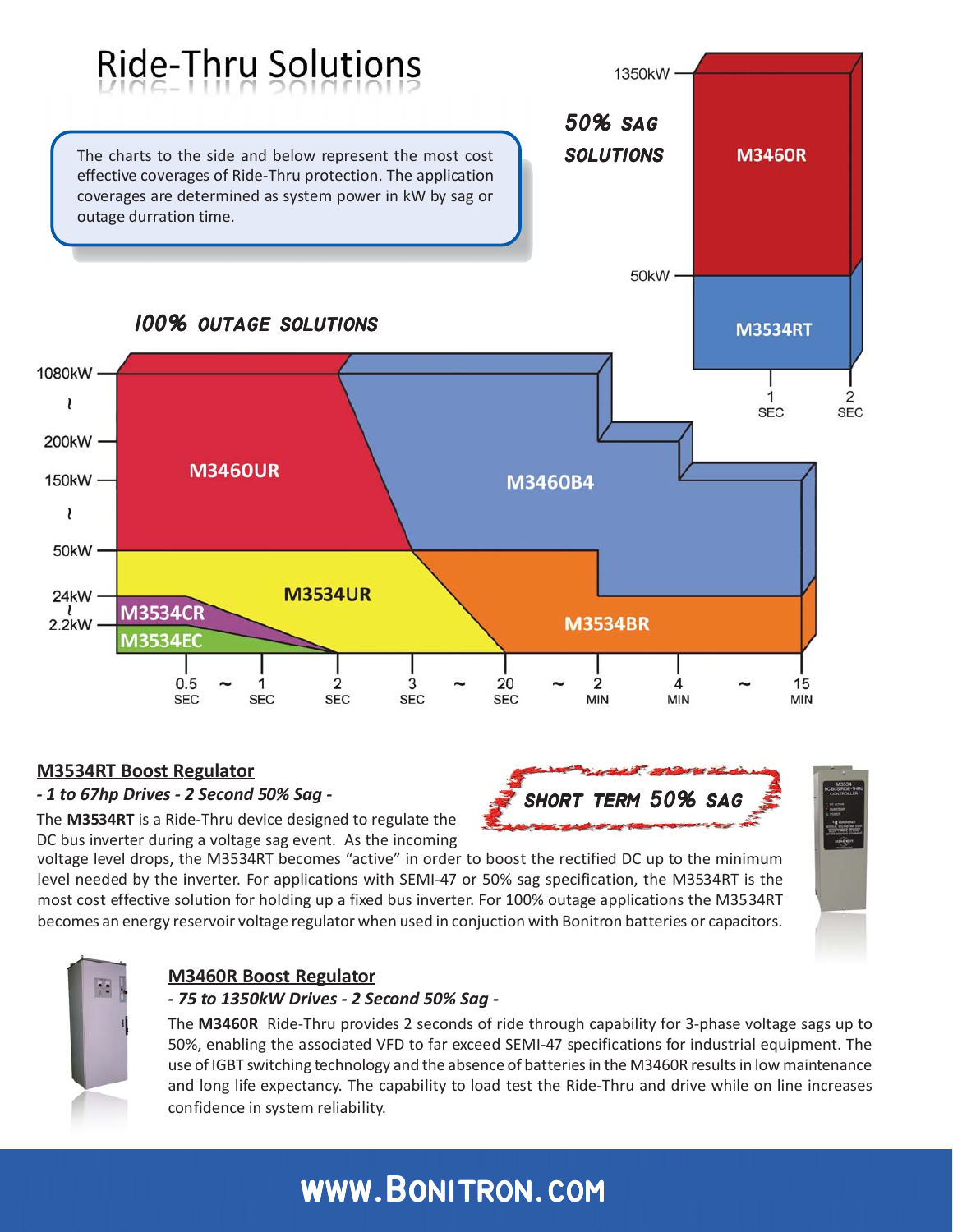## **M3534EC Electrolytic Capacitor Bank**

## *- Fractional to 3hp Drives - 0.5 Second 100% Outage -*

The **M3534EC** Ride-Thru protects from short term AC line voltage sags and outages by incorporating electrolytic capacitor energy storage reservoirs with soft precharge. Under proper conditions, this **no maintenance** capacitor system is designed to last **10+ years** with **over 100,000 cycles!**

## **M3534CR Electrolytic Capacitor and Boost Regulator**

## *- 3 to 15hp Drives - 0.5 Second 100% Outage -*

The **M3534CR** Ride-Thru provides protection from short term AC line voltage sags and outages by incorporating electrolytic capacitor energy storage reservoirs with the base M3534RT Boost Regulator. The Boost Regulator mines 75% of the stored capacitive energy, making the overall system smaller and less expensive. Under proper conditions, this **no maintenance** capacitor system is designed to last **10+ years** with **over 100,000 cycles!**

## **M3534UR Ultra Capacitor and Boost Regulator**

## *- 15 to 67hp Drives - 3 Second 100% Outage -*

The **M3534UR** Ride-Thru Module provides protection from short term AC line voltage sags and outages by incorporating ultra capacitor energy storage reservoirs with the base M3534RT Boost Regulator and a M3528 Charger Module. This ultra capacitor system is designed to last **10+ years** with **over 100,000 cycles** of **maintenance free** operation under proper conditions.

## **M3460UR Ultra Capacitor Ride-Thru**

## *- 75 to 1350kW Drives - 3 Second 100% Outage -*

The **M3460UR** Ride-Thru Module provides protection from short term AC line voltage sags and outages by incorporating ultra capacitor energy storage reservoirs with the base M3460R Boost Regulator and a transformer isolated M3528 Charger Module. This ultra capacitor system is designed to last **10+ years** with **over 100,000 cycles** of **maintenance free** operation under proper conditions.

## **M3460C Ultra Capacitor Bank Add on for Existing M3460R Modules**

The **M3460C** is an enclosed ultra capacitor energy storage cabinet with charger module. By adding the M3460C to an existing M3460R Ride-Thru Module, a 100% outage for a full 0.5, 1, 2, or 3 second spec can be achieved. This would cover virtually all short term power quality issues and exceed SEMI 47 specifications. Ultra caps require **no maintenance** and have a **10+ year life** with **over 100,000 cycles!**



**M3534BR Battery Voltage Regulator**

The **M3534BR** Battery Voltage Regulator solves the 30% voltage swing problem associated with battery banks by regulating the battery bank voltage and boosting it to the drive bus level as it drops during discharge. An optional battery bypass can be installed so that the system will continue to run during an outage event, even if a battery fails.





**long term 100% outage 100% outage**